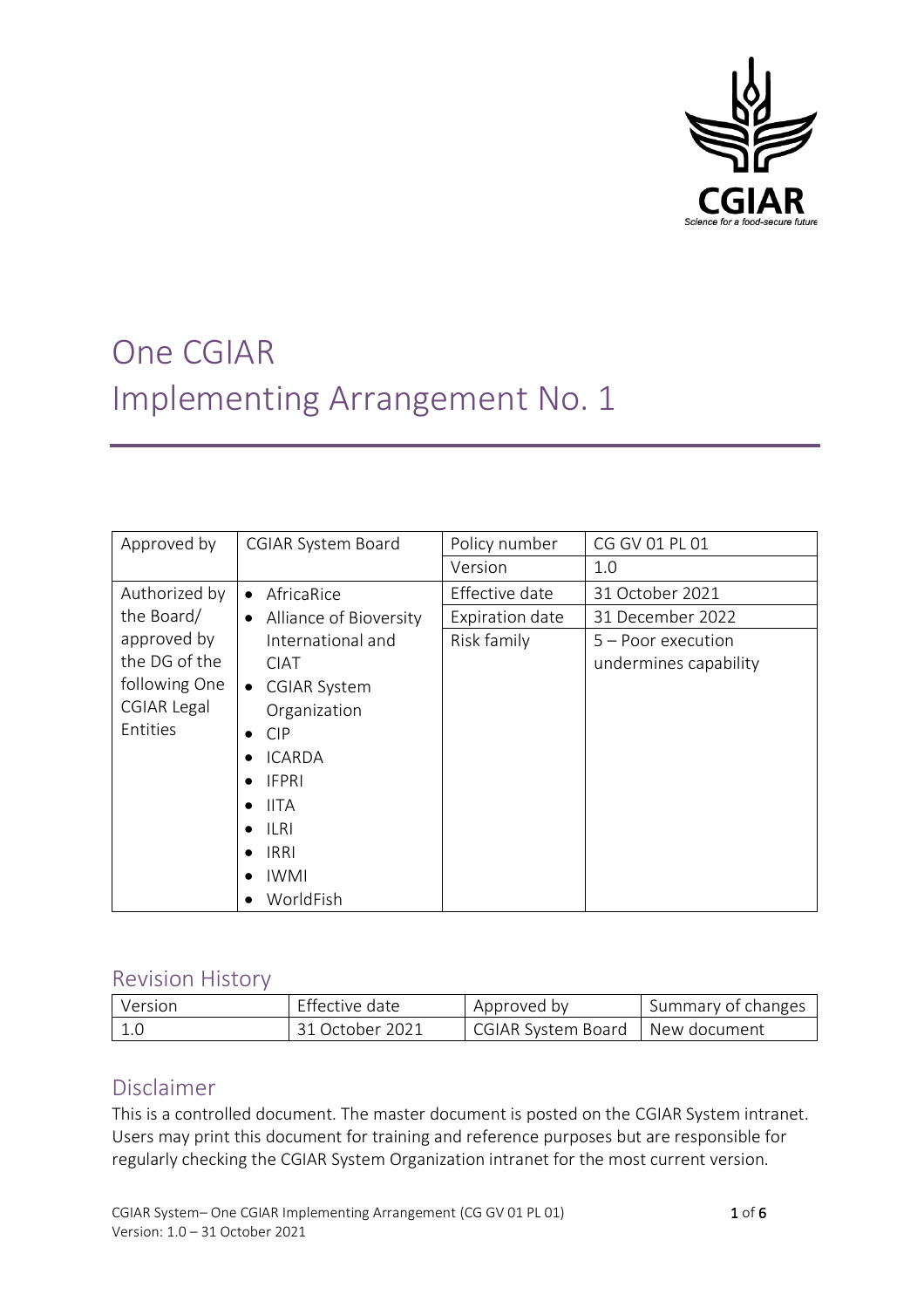# **ONE CGIAR**

#### **One CGIAR Implementing Arrangement No. 1**

#### Issued 12 November 2021<sup>1</sup>

#### **1. Introduction**

- 1.1. This Implementing Arrangement is in furtherance of achieving the One CGIAR Integrated Operational Structure and is designated a 'CGIAR Policy' in accordance with Article 8.1(p) of the Charter of the CGIAR System Organization.
- 1.2. This Implementing Arrangement shall be authorized by the Governance Organ of each One CGIAR Legal Entity and thereby enter into the Internal Legal Framework of such One CGIAR Legal Entity.
- 1.3. This Implementing Arrangement shall be approved by the Director General of each One CGIAR Legal Entity and thereby constitute a standing instruction to those possessing a legal relationship for personal services with such One CGIAR Legal Entity.
- 1.4. The application and interpretation of this Implementing Arrangement shall be determined by reference to the following sources, in order of precedence:
	- 1.4.1. The Governing Instrument of a One CGIAR Legal Entity.
	- 1.4.2. Obligations regulated by public international law, arising from agreements concluded between a One CGIAR Legal Entity and their host and headquarters States.
	- 1.4.3. This and any other Implementing Arrangement.
	- 1.4.4. Operational Directives issued in accordance with this and any other Implementing Arrangement.
	- 1.4.5. Any related component of the Internal Legal Framework of a One CGIAR Legal Entity.
- 1.5. This Implementing Arrangement does not amend and is subordinate to the Governing Instrument of any One CGIAR Legal Entity. No application or interpretation of this Implementing Arrangement may contradict the Governing Instrument of any One CGIAR Legal Entity.
- 1.6. This Implementing Arrangement shall be without prejudice to obligations regulated by public international law, arising from agreements concluded between One CGIAR Legal Entities and their host and headquarters States.

<sup>1</sup> Based on the document approved by the CGIAR System Board as a CGIAR Policy with effect from 31 October 2021 (Decision Reference SB/M21/DP2)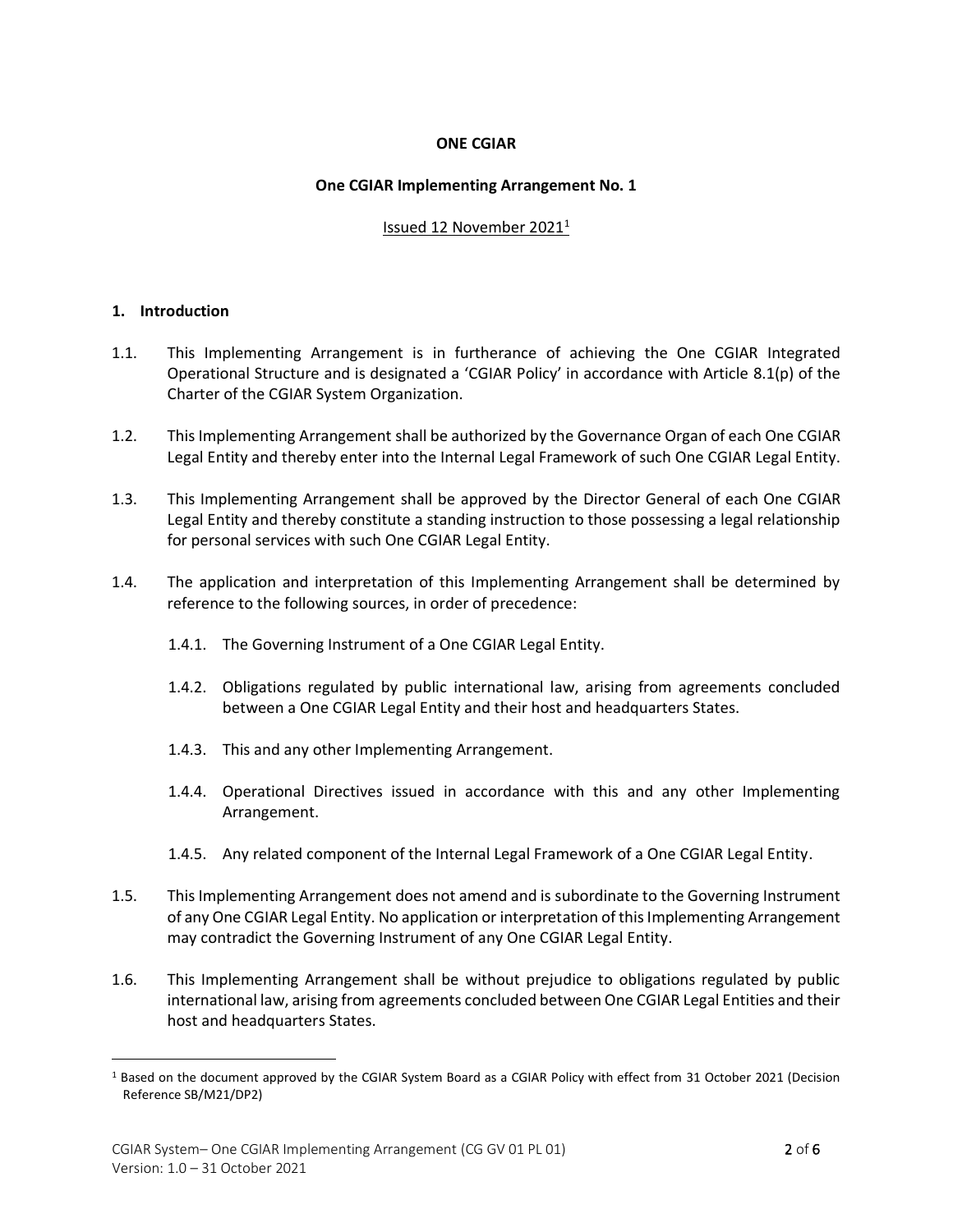# **2. Definitions**

- 2.1. Within the scope of this Implementing Arrangement, the meaning of the following terms shall be:
	- 2.1.1. *One CGIAR Integrated Operational Structure*: As endorsed by the CGIAR System Council's 12th meeting on 3-4 March 2021 (Decision reference SC/M12/DP3), following approval by the CGIAR System Board on 28-29 January 2021 (Decision reference SB/M19/DP2).
	- 2.1.2. *One CGIAR Legal Entity*: AfricaRice; Bioversity; CIAT; CIMMYT; CIP; ICARDA; IFPRI; IITA; ILRI; IRRI; IWMI; WorldFish; and the CGIAR System Organization.
	- 2.1.3. *One CGIAR Line-Manager*: The immediate supervisor of the work of One CGIAR Personnel in accordance with the One CGIAR Staffing Structure.
	- 2.1.4. *One CGIAR Personnel*: A person possessing a legal relationship for personal services, appointed to a One CGIAR Legal Entity and assigned to the One CGIAR Staffing Structure, in accordance with this Implementing Arrangement. Any person not so assigned is unaffected by and falls outside the scope of this Implementing Arrangement.
	- 2.1.5. *One CGIAR Staffing Structure*: The organization of the work of One CGIAR Personnel authorized by the Executive Management Team, cascading competences, duties and responsibilities to One CGIAR Personnel, in accordance with achievement of the One CGIAR Integrated Operational Structure.
	- 2.1.6. *Director General*: The official of a One CGIAR Legal Entity, appointed by its Governance Organ, and possessed of competences of appointment and legal representation in accordance with the Governing Instrument of such One CGIAR Legal Entity. This Implementing Arrangement shall be without prejudice to the responsibilities owed by a Director General to their One CGIAR Legal Entity and its Governance Organ.
	- 2.1.7. *Executive Management Team*: As defined by Article 2(c) of the Charter of the CGIAR System Organization.
	- 2.1.8. *Governance Organ*: An institutional organ possessed of governance authority by the Governing Instrument of a One CGIAR Legal Entity.
	- 2.1.9. *Governing Instrument*: The written legal basis of a One CGIAR Legal Entity, which has primacy over the Governance Organ, Director General and the Internal Legal Framework of such One CGIAR Legal Entity and this Implementing Arrangement.<sup>2</sup>
	- 2.1.10. *Internal Legal Framework:* The interior regulatory law-making by a Governance Organ enabled by and subordinate to the Governing Instrument of a One CGIAR Legal Entity.

<sup>&</sup>lt;sup>2</sup> Such Governing Instrument may be titled the constitution, the Charter, the Bylaws or other. This defined term is intended to be inclusive and not restrictive.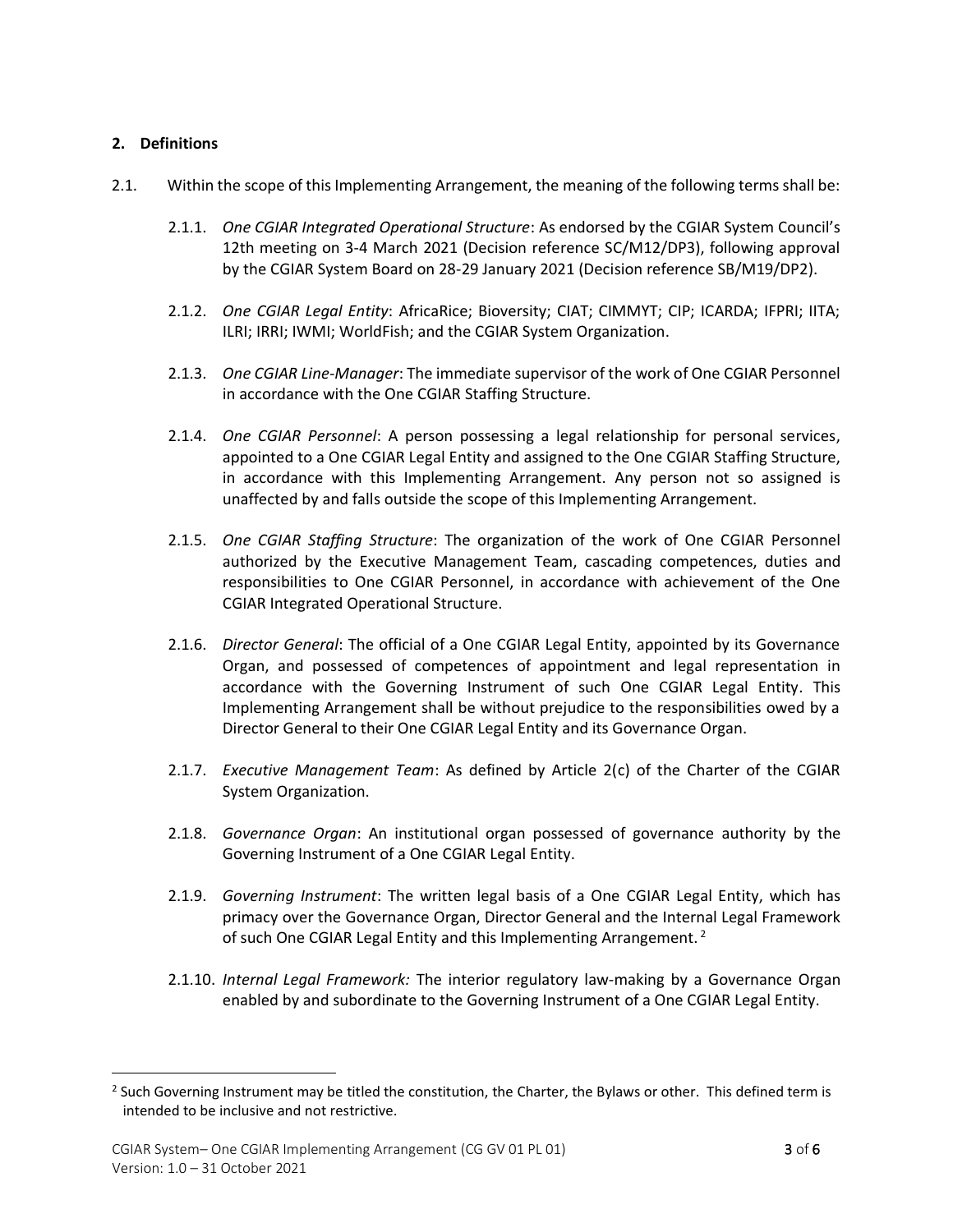# **3. Assignment to One CGIAR Staffing Structure**

- 3.1. In order to achieve the purposes of the One CGIAR Integrated Operational Structure, One CGIAR Personnel shall be selected and assigned, and may be reassigned, to the One CGIAR Operational Structure, in accordance with this Implementing Arrangement.
	- 3.1.1. A position within the One CGIAR Staffing Structure shall be defined by a written position description. Such written position description may include work to be performed on a basis specific to their One CGIAR Legal Entity. This specific work shall be subject to the authority of the Director General of such One CGIAR Legal Entity.
	- 3.1.2. Reassignment between positions in the One CGIAR Staffing Structure shall be informed by written consultation with the effected One CGIAR Personnel.
	- 3.1.3. The work performed by One CGIAR Personnel shall be determined by the One CGIAR Staffing Structure and related position descriptions.
- 3.2. The exclusive basis for assignment to the One CGIAR Staffing Structure shall be a Letter of Assignment issued upon the authority of the Executive Management Team to One CGIAR Personnel and counter-signed by, and following consultation with, the Director General of the appointing One CGIAR Legal Entity of such One CGIAR Personnel. In exceptional circumstances, a Director General may withhold their counter-signature from a Letter of Assignment, thereby overriding the assignment authority of the Executive Management Team.

# **4. Management of One CGIAR Personnel**

- 4.1. One CGIAR Personnel shall be set objectives, instructed and supervised in their work by their One CGIAR Line-Manager, in accordance with the One CGIAR Staffing Structure.
- 4.2. In order to achieve the highest standards of efficiency and technical competence, the performance of One CGIAR Personnel shall be appraised.
	- 4.2.1. One CGIAR Personnel shall be provided informally with timely and continuing performance feedback by their One CGIAR Line-Manager.
	- 4.2.2. One CGIAR Personnel shall be periodically subject to formal performance appraisal.
- 4.3. All performance feedback and appraisal shall be the competence of the One CGIAR Line-Manager and possess a reasonable and observable basis.
- 4.4. Formal performance appraisal shall include a written appraisal of One CGIAR Personnel by their One CGIAR Line-Manager, a reasonable opportunity for One CGIAR Personnel to comment on this performance appraisal, followed by review by the Director General of the One CGIAR Personnel's appointing One CGIAR Legal Entity.
- 4.5. If performance becomes unsatisfactory, One CGIAR Personnel shall be warned in writing that continuing unsatisfactory performance may result in a recommendation from their One CGIAR Line-Manager to the Executive Management Team, in consultation with the Director General of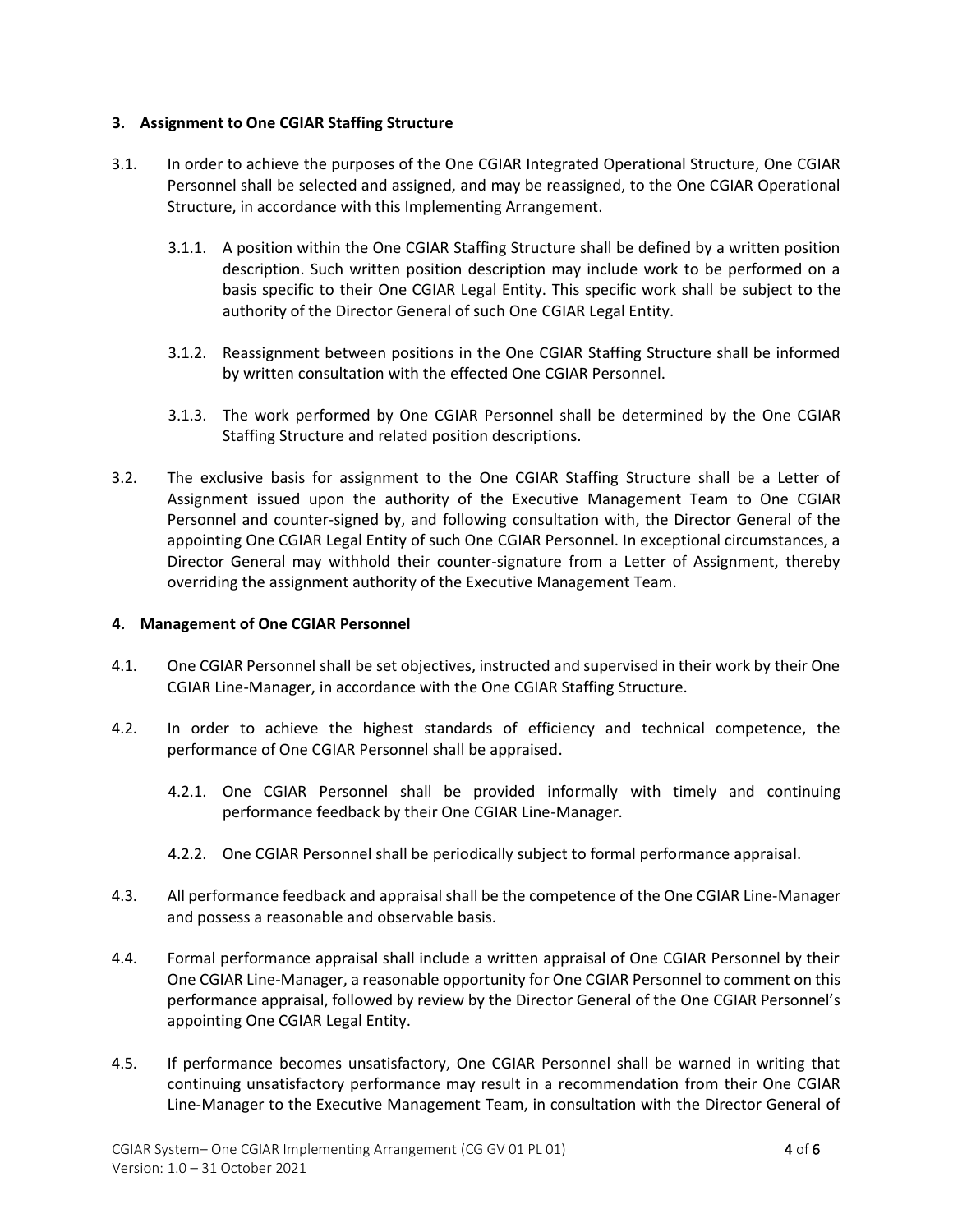their appointing One CGIAR Legal Entity, to unilaterally de-assign the One CGIAR Personnel from the One CGIAR Staffing Structure.

- 4.5.1. Following such warning, One CGIAR Personnel shall be given a reasonable opportunity to demonstrate sustained performance at a fully satisfactory level. The time elapsed between such warning and a related recommendation shall not be less than three months and no more than six months in duration.
- 4.5.2. If such recommendation results in de-assignment by the Executive Management Team, any related termination of appointment by the Director General shall constitute an Administrative Decision for the purposes of the Internal Legal Framework of the appointing One CGIAR Legal Entity.
- 4.6 However, if One CGIAR Personnel are also a Director General, then their performance management shall be the exclusive responsibility of the Governance Organ of their appointing One CGIAR Legal Entity, in consultation with the Executive Management Team.
- 4.7 One CGIAR Personnel shall be subject to the Internal Legal Framework on probation of their appointing One CGIAR Legal Entity, except that their One CGIAR Line-Manager shall be competent to recommend to the Director General of their appointing One CGIAR Legal Entity, the confirmation or non-confirmation of the probationary appointment.
- 4.8 No disciplinary measure shall be taken with respect to One CGIAR Personnel by the Director General of their appointing One CGIAR Legal Entity, without prior consultation with their One CGIAR Line-Manager.
- 4.9 The Executive Management Team, in consultation with the Director General of the appointing One CGIAR Legal Entity, may make exceptions in the application of this section 4, consistent with the status of One CGIAR Personnel, as shall be stated by the Letter of Assignment.

# **5. Status of One CGIAR Personnel**

- 5.1. One CGIAR Personnel are and remain officials of their appointing One CGIAR Legal Entity, subject to the authority of their Director General.
- 5.2. Except as expressly stated by this or other One CGIAR Implementing Arrangements, the terms and conditions of appointment of One CGIAR Personnel are unaltered by their assignment to the One CGIAR Staffing Structure.
	- 5.2.1. The status of One CGIAR Personnel, the extent to which they are subjects of national laws and their duty station shall be unaffected by this One CGIAR Implementing Arrangement.

# **6. Entry Into Force and Final Provisions**

6.1. This Implementing Arrangement shall enter into force at a One CGIAR Legal Entity upon its adoption by the Governance Organ and Director General of such One CGIAR Legal Entity.